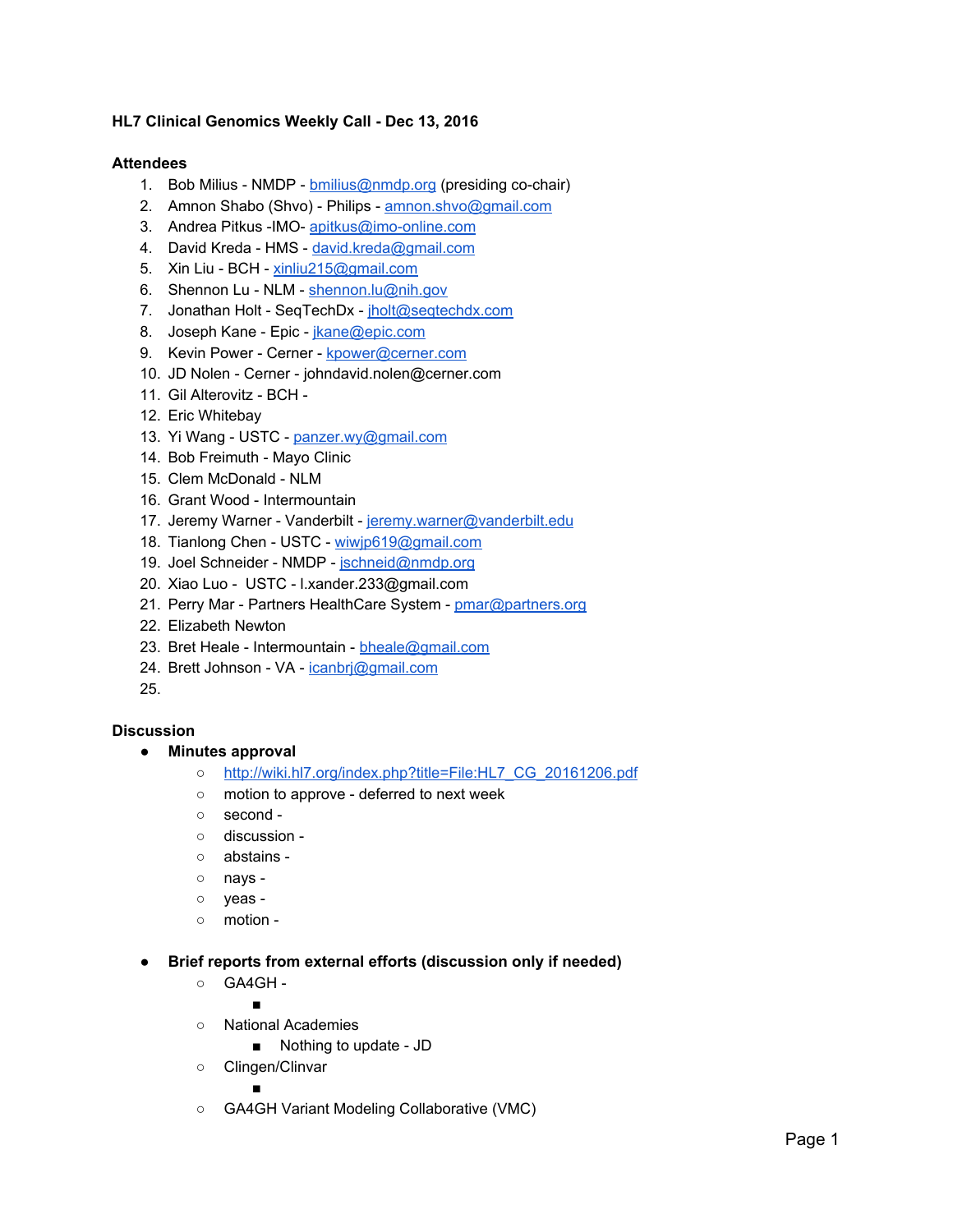■

○ NHGRI

■

- **● Upcoming calls through next WGM in San Antonio**
	- Dec 13 (today) Amnon presenting his FHIR proposal
	- Dec 20 Deadline for DAM poll results;
		- https://goo.gl/forms/VGOODBev9lIZN3Yg2
		- vote to accept FHIR subgroup recommendations; FHIR specification and FMM vote
		- V2/LRI block vote on subgroup recommendations
	- Dec 27 (cancel?)
	- $\circ$  Jan 3 -
	- Jan 10 -
- **FHIR genomics Overview of comments on 9/2016 ballot -** Amnon Shabo (Shvo)
	- See Amnon's recent email
	- Bob M are we restricted to one base resource resource?
		- Amnon practically, yes; experience from V3
	- See Chat
- **● V2/LRI update**
	- Weekly V2 Lite sub-group meeting
	- Mondays, at 12:00-1:00PM ET
	- Triaged a block of Negative votes
	- Minutes
		- [http://wiki.hl7.org/index.php?title=File:HL7\\_CG\\_V2\\_20161212.pdf](http://wiki.hl7.org/index.php?title=File:HL7_CG_V2_20161212.pdf)
- **● Other**
	- **○**
- **● Chat**
	- from Bob Milius to Everyone:
		- 1st slide: do we need to restrict ourselves to one base resource; OO has many
	- from Bob Milius to Everyone:
		- sequence has a role; different kinds of sequences: raw, consensus, reference for align build; reference for allele assignment
	- from Bob F to Everyone:
		- Bob M: I think it depends on who you ask. The FHIR team currently says we get 1 (as you know), but I agree with you - we need more if we are to stay true to FHIR design principles.
	- from Bob Milius to Everyone:
		- if use an existing format, is this uploaded as an embedded file? any 'approved' formats?
	- from Bob Milius to Everyone:
		- have to represent variant somehow for my use case; are you suggesting to use an encapsulated file like VCF?
	- from Bret Heale to Everyone: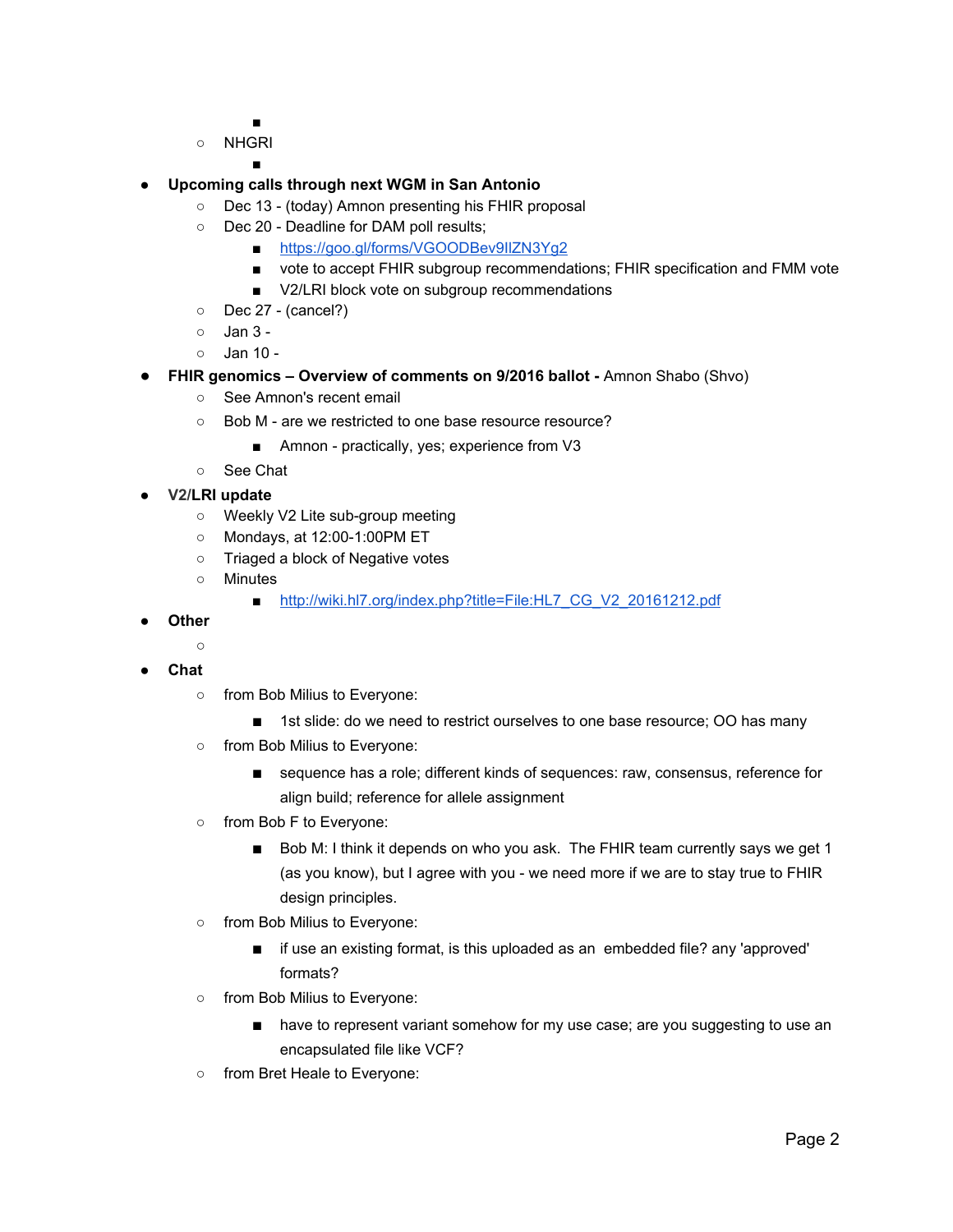- could you put GenomicsPhenotype as a piece of supporting evidence in a Obersvation.interpretation instance?
- from Bret Heale to Everyone:
	- but stating that GenomicsPhenotype is vastly differnet from other clinical interpretation is an interesting notion.
- from Bret Heale to Everyone:
	- Is it?
- from Bret Heale to Everyone:
	- I see at least three types of interpretation in genoimcs. The molecular level, the aggregate pathway level and the effect at the organ level
- from Bret Heale to Everyone:
	- but all that can be altered depending on the context that the genomic data is being viewd in
- from Bret Heale to Everyone:
	- e.g. if the physican is interested in a particular genomic disease, genetic variation on eye color might be considered benign (but could be a delterious mutation cuasing an inactive protiein)...just food for thought, pardon the length
- from David Kreda to Everyone:
	- Bret's last comment refers to the "germline opportunity" and how to handle the "reuse" case separate from the original study and report of variants or WGS, etc.
- from Bret Heale to Everyone:
	- I think amonon has been covering it too...I should have been patient :^)
- from David Kreda to Everyone:
	- I like document addition but caution that structured document exchange is hyped a lot by in terms of semantics still a disappointment - not the stuff of desireasble interoperabilty. The C-CDA is a case in point. A merger of a number of CDA's, but the sending end and the receiving end have lots of semantic issues. Even 2.1 will miss the mark a lot. The API/atomic approach will only fix that if semantics within resources are pinned down ... via tough profiles ( :-) ) that is the stuff on long, drawn out Argonaut negotiations.
- from Gil to Everyone:
	- Re: Bob F. There is no limitation to 1 resource post-reconciliation- ie for stu4.
- from Bob Milius to Everyone:
	- voice keeps breaking up for me anyone else?
- from Perry Mar to Everyone:
	- 1) We are discussing the difference between an ObservedSequence and a ComparedSequence (which also refers to a reference sequence) in the IM subgroup; should we sync up on this point?
- from Perry Mar to Everyone: